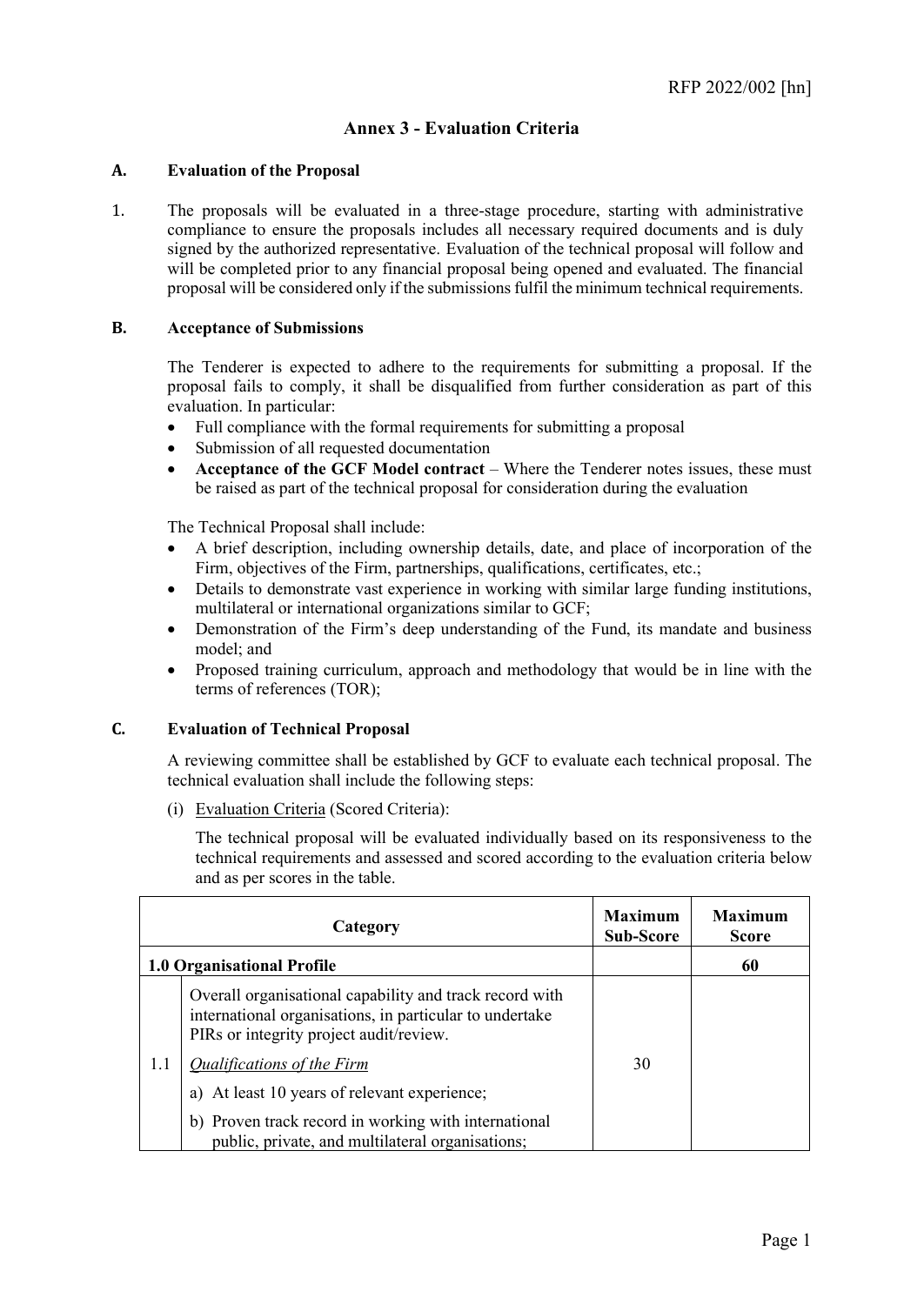|     | Category                                                                                                                                                                                                                                                                                                                                                                                                                                                                                      | <b>Maximum</b><br><b>Sub-Score</b> | <b>Maximum</b><br>Score |
|-----|-----------------------------------------------------------------------------------------------------------------------------------------------------------------------------------------------------------------------------------------------------------------------------------------------------------------------------------------------------------------------------------------------------------------------------------------------------------------------------------------------|------------------------------------|-------------------------|
|     | c) Demonstrated availability of key individuals with<br>applicable skills to provide the requested services;                                                                                                                                                                                                                                                                                                                                                                                  |                                    |                         |
|     | d) Must have quality assurance systems in place and be<br>ISO-certified;                                                                                                                                                                                                                                                                                                                                                                                                                      |                                    |                         |
|     | e) Demonstrated global and regional presence and<br>capabilities; and                                                                                                                                                                                                                                                                                                                                                                                                                         |                                    |                         |
|     | Must have adequate insurance policies for its<br>f)<br>workforce.                                                                                                                                                                                                                                                                                                                                                                                                                             |                                    |                         |
|     | Organisational capacity in terms of professional<br>resources available, turnover, and country presence.                                                                                                                                                                                                                                                                                                                                                                                      | 30                                 |                         |
|     | <b>General Organisational Capability</b>                                                                                                                                                                                                                                                                                                                                                                                                                                                      |                                    |                         |
|     | (Can likely affect the implementation of the project)                                                                                                                                                                                                                                                                                                                                                                                                                                         |                                    |                         |
| 1.2 | a. Financial Stability (Financial Statements for the last 3<br>years);                                                                                                                                                                                                                                                                                                                                                                                                                        |                                    |                         |
|     | b. Organisation Structure and Age/Size of the Firm;                                                                                                                                                                                                                                                                                                                                                                                                                                           |                                    |                         |
|     | c. Project Management Capabilities; and                                                                                                                                                                                                                                                                                                                                                                                                                                                       |                                    |                         |
|     | d. Existing Quality Assurance Systems.                                                                                                                                                                                                                                                                                                                                                                                                                                                        |                                    |                         |
|     | Firms must provide relevant supporting documents as<br>applicable.                                                                                                                                                                                                                                                                                                                                                                                                                            |                                    |                         |
|     | 2.0 Expertise and Experience on Activities and<br><b>Deliverables</b>                                                                                                                                                                                                                                                                                                                                                                                                                         |                                    | 40                      |
| 2.1 | Proposed methodology and approach.                                                                                                                                                                                                                                                                                                                                                                                                                                                            |                                    |                         |
|     | With reference to the Terms of Reference, the Bidder is<br>required to propose its methodology and approach on<br>how it will provide good quality and timely services to<br>GCF. To what degree does the Bidder understand the<br>required tasks and the nature and context of GCF's<br>integrity function? Is the Bidder's presentation clear; are<br>the sequence of activities and the planning logical and<br>realistic, and do they promise efficient completion of the<br>assignments? | 25                                 |                         |
| 2.2 | Proven expertise and experience of the team proposed in<br>the bid.                                                                                                                                                                                                                                                                                                                                                                                                                           |                                    |                         |
|     | <b>Qualifications of the Team</b>                                                                                                                                                                                                                                                                                                                                                                                                                                                             |                                    |                         |
|     | Advanced university degree in the field of specialisation;                                                                                                                                                                                                                                                                                                                                                                                                                                    | 15                                 |                         |
|     | A minimum seven years of relevant professional<br>a)<br>experience in the areas related to the field of<br>specialisation and in roles such as a consultant,<br>researcher, or full-time employee of an organisation;                                                                                                                                                                                                                                                                         |                                    |                         |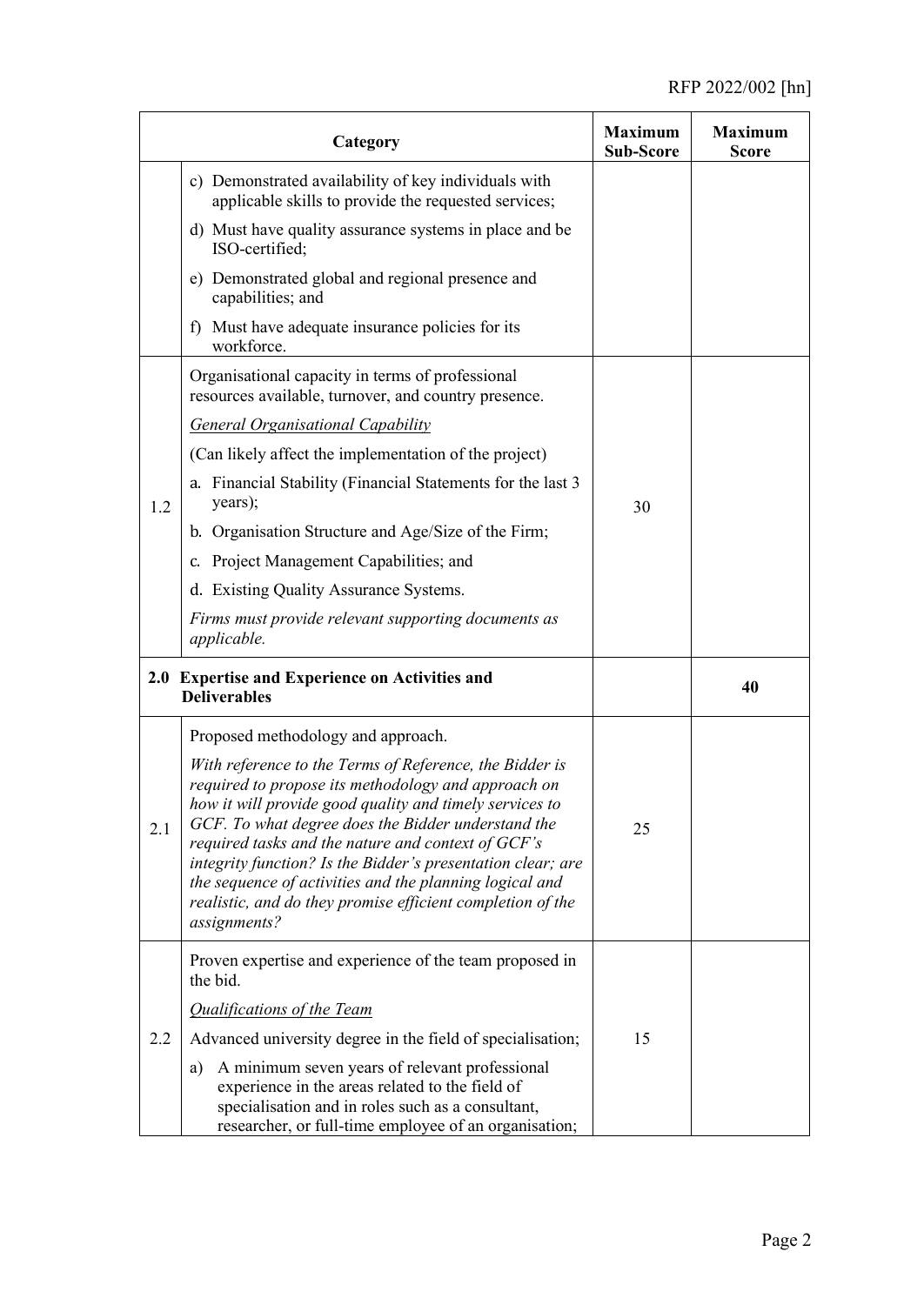| Category                                                                                                                                                                    | <b>Maximum</b><br><b>Sub-Score</b> | <b>Maximum</b><br><b>Score</b> |
|-----------------------------------------------------------------------------------------------------------------------------------------------------------------------------|------------------------------------|--------------------------------|
| Experience of working with international<br>b)<br>organisations on integrity project audit/review is an<br>advantage;                                                       |                                    |                                |
| Ability to use independent and sound judgment and<br>c)<br>to manage and impart confidential information;                                                                   |                                    |                                |
| Strong objective, critical, and analytical skills, and<br>d)<br>the ability to analyse, evaluate, summarise, and<br>effectively present data;                               |                                    |                                |
| Demonstrated capacity to provide concise, to-the-<br>e)<br>point, and thorough reports of assessments,<br>recommendations, and reviews;                                     |                                    |                                |
| Capacity to work effectively with a range of<br>$\mathbf{f}$<br>stakeholders including in the private sector,<br>governments, and NGOs;                                     |                                    |                                |
| Ability to work independently and under pressure<br>g)<br>with a high level of accuracy and attention to detail;                                                            |                                    |                                |
| h)<br>Highly developed cultural and gender sensitivity in<br>communicating with all levels of staff, stakeholders,<br>and external clients, both orally and in writing; and |                                    |                                |
| Language proficiency in English and a local<br>$\ddot{i}$<br>language is essential.                                                                                         |                                    |                                |
| <b>TOTAL TECHNICAL SCORE</b>                                                                                                                                                |                                    | 100                            |

Technical proposals that score at least 75% out of 100 points will be considered qualified for the financial proposal review. Any proposal less than that will be disqualified from proceeding to the next step.

## **D. Evaluation of Financial Proposal**

- The Financial Proposal of all tenderers who have attained the minimum score in the technical evaluation will be evaluated subsequently. The lowest evaluated Financial Proposal (Fm) is given the maximum financial score (Sf) of 100.
- The formula for determining the financial scores (Sf) of all other Proposals is calculated as follows:  $Sf = 100 \text{ x Fm/F}$ , in which "Sf" is the financial score, "Fm" is the lowest price, and "F" is the price of the proposal under consideration.

## **E. Consolidated Evaluation**

- The weights given to the Technical (T) and Financial (P) Proposals are:  $T = 0.70$ , and  $P =$ 0.30
- Proposals will be ranked according to their combined technical (St) and financial (Sf) scores using the weights (T = the weight given to the Technical Proposal;  $P =$  the weight given to the Financial Proposal;  $T + P = 1$ ) as following:  $S = St x T\% + Sf x P\%$ .
- The Tenderer who achieves the highest combined technical and financial score will be invited for contract negotiations, or GCF may contract award.